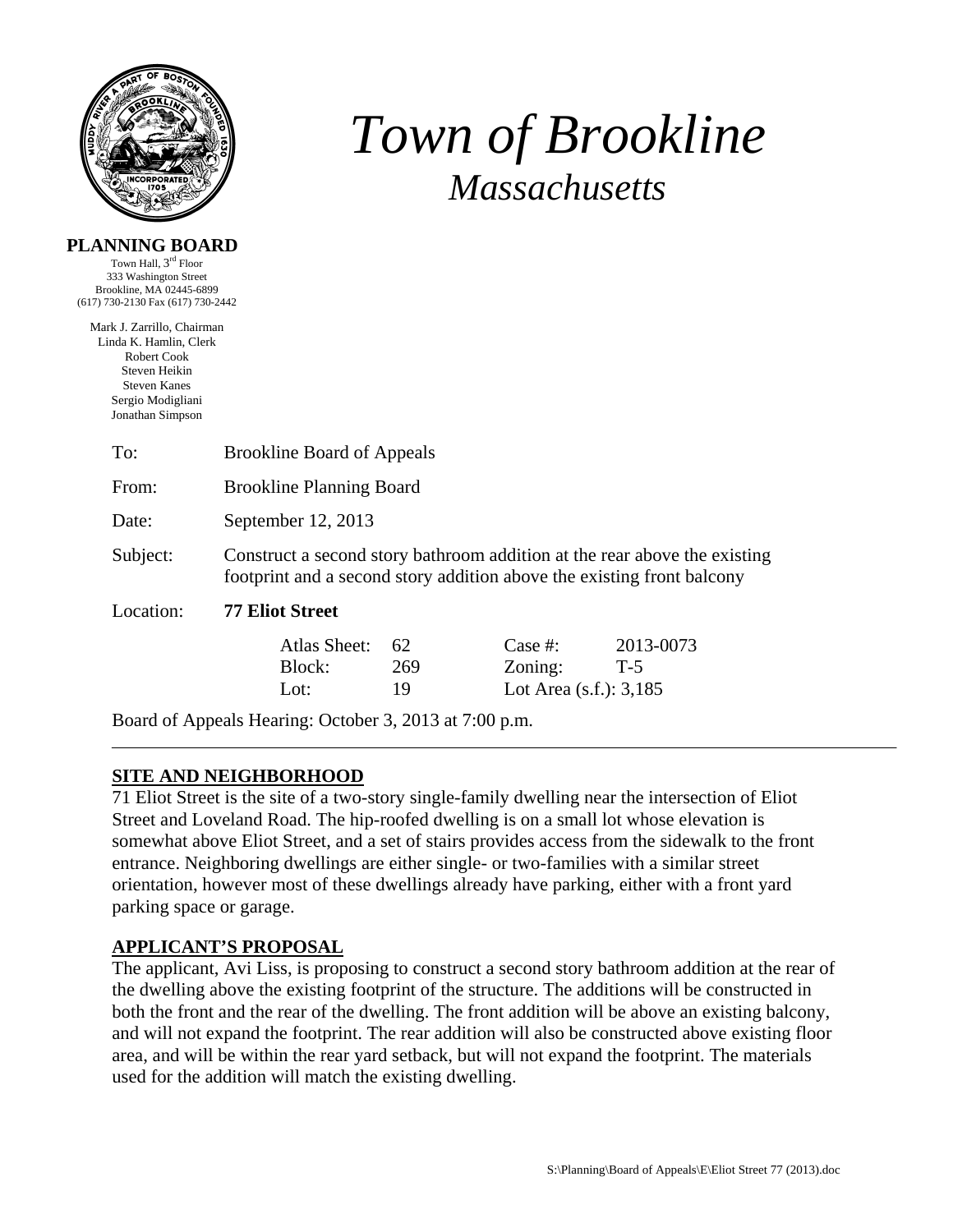#### **FINDINGS**

# **Section 5.43 –** Exceptions to Yard and Setback Regulations **Section 5.70 –** Rear Yard Requirements

| <b>Dimensional Requirements</b> | <b>Required Existing Proposed</b> |      |        | <b>Relief</b>   |
|---------------------------------|-----------------------------------|------|--------|-----------------|
| <b>Rear Yard Setback</b>        | 30'                               | 14.4 | l 4.4' | Special Permit* |

\* Under *Section 5.43*, the Board of Appeals may waive yard and setback requirements if a counterbalancing amenity is provided.

#### **Section 8.02.2** – Alteration or Extension

A special permit is required to alter this non-conforming structure

# **PLANNING BOARD COMMENTS**

The Planning Board is supportive of this proposal. The addition is attractively designed and it is not anticipated that the impact will be detrimental to the neighborhood character. Furthermore, the addition is not expected to be well visible from the street, as it is located to the rear of the dwelling. The Planning Board recommends the applicant install additional landscaping as a counterbalancing amenity required for a special permit.

#### **Therefore, the Planning Board recommends approval of the plans by DiLullo Associates Inc., dated 5/2/13, and site plan by New England Land Survey, dated 7/17/12 subject to the following conditions:**

- 1. Prior to the issuance of a building permit, the applicant shall submit final elevations subject to the review and approval of the Assistant Director of Regulatory Planning.
- 2. Prior to the issuance of a building permit, the applicant shall submit a final site plan, subject to the review and approval of the Assistant Director of Regulatory Planning.
- 3. Prior to the issuance of a building permit, the applicant shall submit to the Building Commissioner for review and approval for conformance to the Board of Appeals decision: 1) a final site plan stamped and signed by a registered engineer or land surveyor; 2) final wall elevations stamped by an architect; and 3) evidence that the Board of Appeals decision has been recorded at the Registry of Deeds.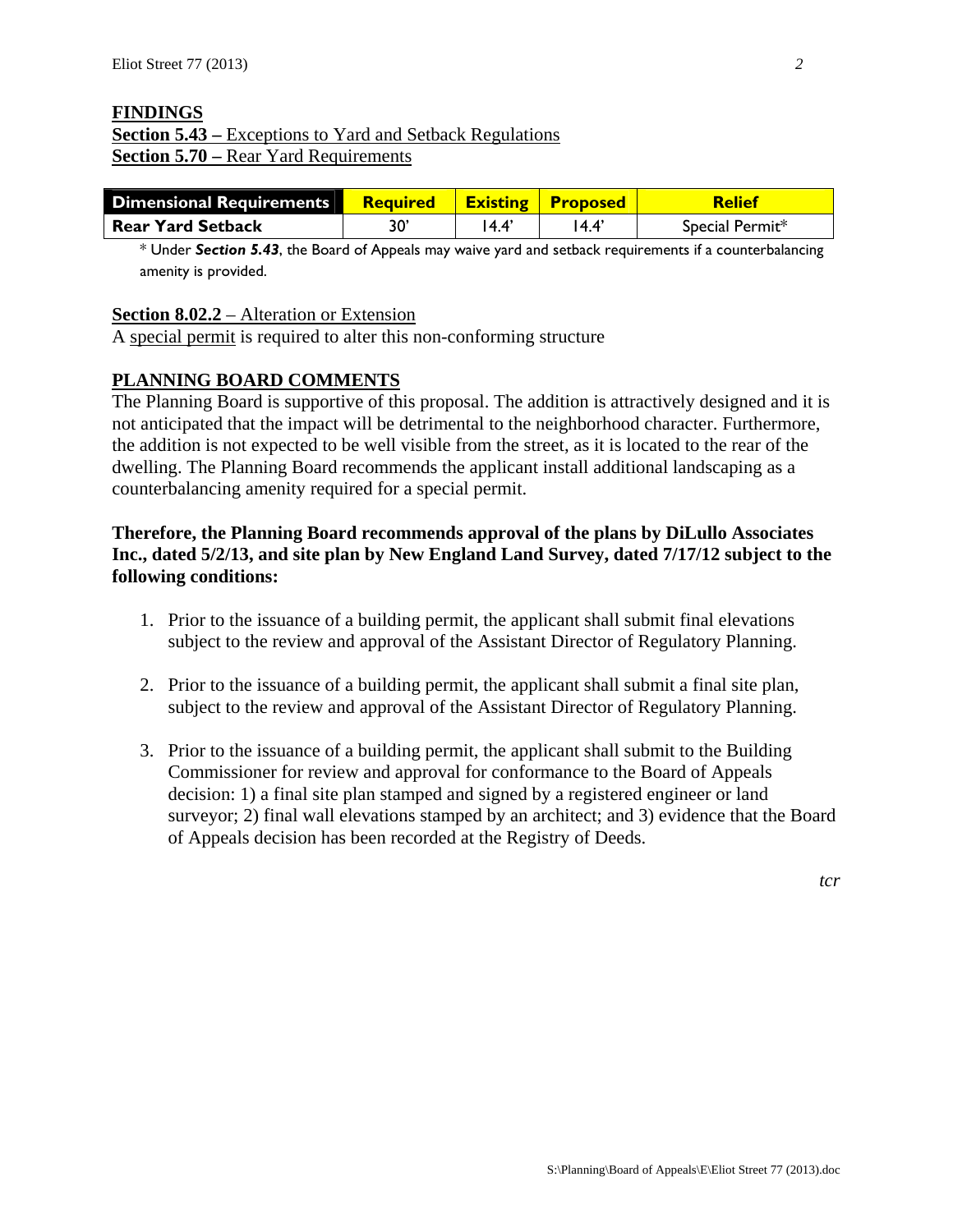

77 Eliot Street Front Façade



Proposed addition above existing balcony in the front